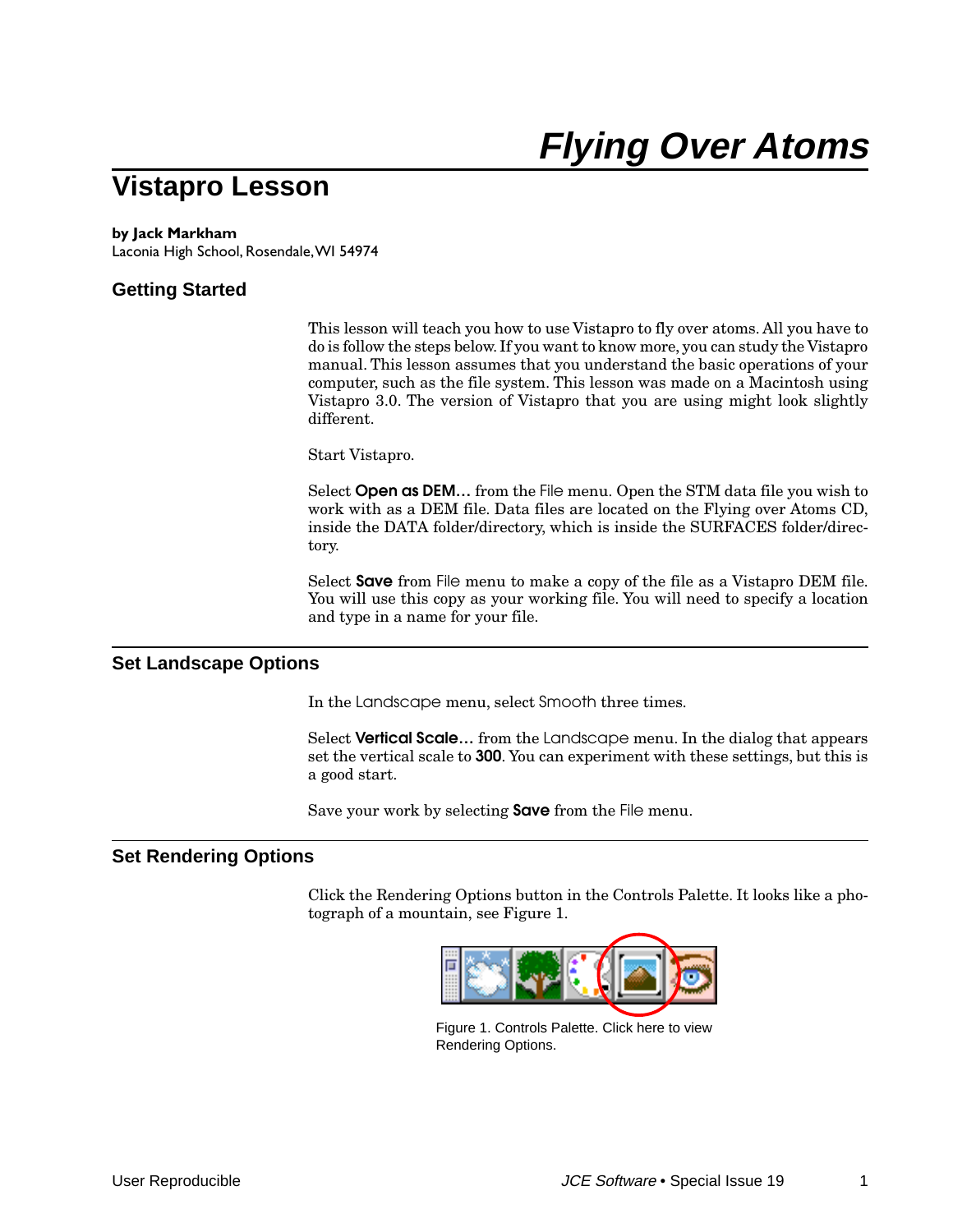The Rendering Options dialog appears (Figure 2). Make the following selections then click **Okay**:

- Set Quality to **Excellent**.
- Set Texture to **High**.
- Check **Gouraud Shading.**

| <b>Rendering Options</b>                  |              |                    |                                      | <b>Update Rate:</b>     |
|-------------------------------------------|--------------|--------------------|--------------------------------------|-------------------------|
| Image Quality:                            | Size:        |                    |                                      |                         |
| Excellen $\blacktriangledown$<br>Quality: | ○ Shading    | 320                | width                                |                         |
| Texture:  <br>High                        | ◉ Altitude   | 200                | height                               | sec.                    |
| <b>Surface Dither</b>                     | 500          |                    | <b>Render To:</b>                    |                         |
| Pixel Dither                              | 500          |                    | ☑ Window                             |                         |
|                                           |              |                    |                                      | ◉ 8 Bit Screen          |
| Dither Type: O Ordered                    |              | ● Random           |                                      | ● RGB Screen            |
| <b>Options:</b>                           |              |                    |                                      | $\Box$ Background Tasks |
| ⊠ Backface Culling                        | $\Box$ Blend | ☑ Gouraud Shading  |                                      |                         |
| <b>Panoramic Lens</b>                     |              | <b>Stereo Lens</b> |                                      |                         |
| ● Port ● Center ● Starboard               |              | ⊜ Left             | $\circledR$ Center $\circledR$ Right |                         |
| <b>Camera Separation:</b>                 |              | 500                |                                      | <b>Okay</b>             |
| Image Separation:                         |              | 500                |                                      | Cancel                  |

Figure 2. Set the Rendering Options as shown.

# **Set Colors**

In the Controls Palette, click the color palette button, as shown in Figure 3. The Color Controls dialog appears. Set **Sky, Ocean, Clouds, Sky Haze,** and **Haze** to white. To do this, double-click on the color box next to the item. The system color picker appears. Use this to make the New color white. When you are finished you can close the Color Controls dialog by clicking in the close box on its title bar. Save your work by selecting **Save** from the File menu.

|                                                                      | 叵                       |                    | <b>Color Controls</b> |                    |
|----------------------------------------------------------------------|-------------------------|--------------------|-----------------------|--------------------|
|                                                                      | $\overline{\mathbf{C}}$ | Revert             | Default               |                    |
| Click here to view Color                                             | Sky                     | Cliff <sub>4</sub> | Tree 4                | House 4            |
| Controls.                                                            | Snow 4                  | Cliff <sub>3</sub> | Tree 3                | House 3            |
|                                                                      | Snow 3                  | Cliff <sub>2</sub> | Tree 2                | House <sub>2</sub> |
|                                                                      | Snow <sub>2</sub>       | Cliff 1            | Tree 1                | House 1            |
| Double-click the color box next<br>to a feature to change its color. | Snow 1                  | Water 5            | Bark 4                | -House 4           |
|                                                                      | Bare 4                  | Water 4            | Bark 3                | -House 3           |
|                                                                      | Bare 3                  | Water 3            | Bark 2                | -House 2           |
|                                                                      | Bare 2                  | Water 2            | Bark 1                | -House 1           |
|                                                                      | Bare 1                  | Water 1            |                       |                    |
|                                                                      | -Tree 4                 | Beach 4            | Clouds                |                    |
|                                                                      | -Tree 3                 |                    | Sky Haze              | Copy               |
|                                                                      | -Tree 2                 |                    | Haze                  | Swap.              |
|                                                                      | -Tree 1                 |                    | Exposure              | Spread             |
| Figure 3 Setting the colors                                          | Ocean                   |                    | Contrast              |                    |

Figure 3. Setting the colors.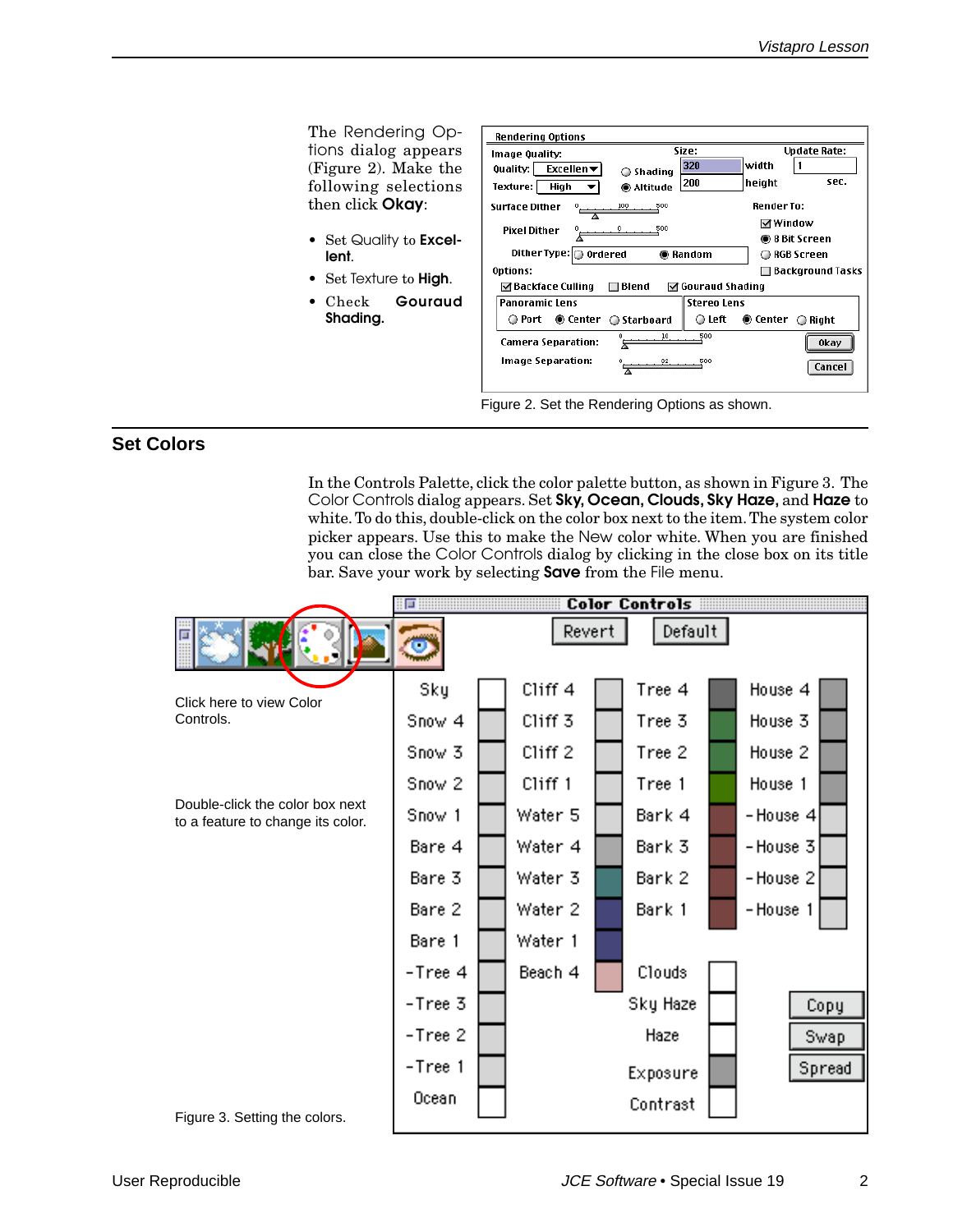# **Set Camera Options**

Click the Camera Tool in the vertical Tool Palette (the icon that looks like a camera) identified in Figure 4. Click the spot on the surface where you want the camera to be positioned. Click the Target Tool. Click the spot on the surface at which you want the camera to point.

Target Tool

Camera Tool





Figure 4. Setting the camera position and target. Camera target

Select **Target/Camera** from the Window menu, see Figure 5. Raise the camera by entering a new number in the Camera Z box. Tilt the camera down by entering a negative number in the Pitch box. Zoom the camera angle with the Zoom slider.



Figure 5. Target/Camera window.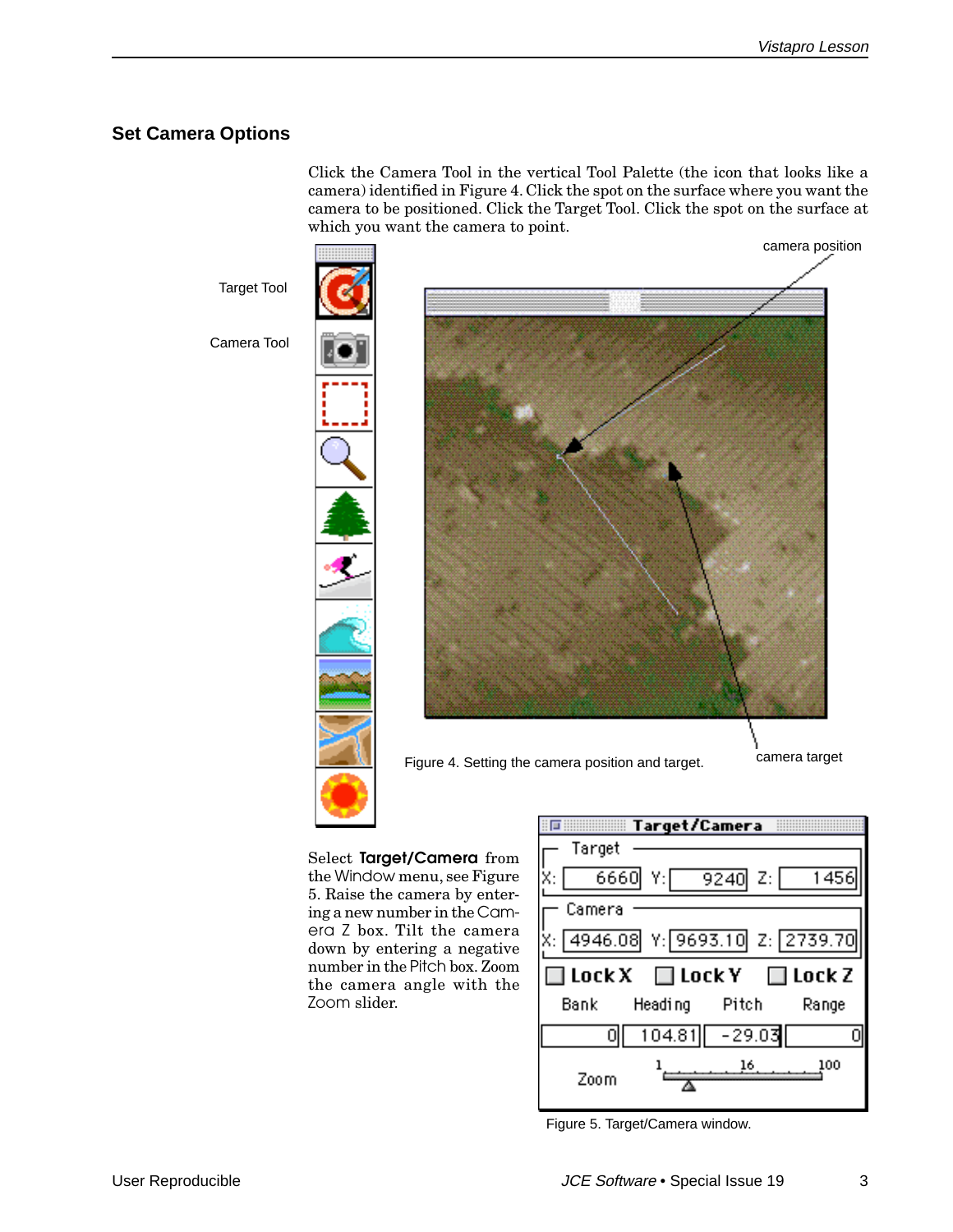# **Preview and Render the Landscape**

Select **Preview** from the Window menu. The Preview window shows you a wire frame rendering of what the camera sees, as shown in Figure 6.

Choose **Render** from the Landscape menu. After a few moments an image appears in a new window.

The image in the Viewer window is a landscape at the atomic scale, as shown in Figure 7.



Figure 6. The Preview window.



Figure 7. Atomic landscape in the Viewer

If the shadows are not as you like them select **Light** from the Window menu and, change the direction of the light in the dialog shown in Figure 8. Select **Render** from the Landscape menu again to see the result. When you are happy with the image, save your work.

|                            | <b>Light Controls</b> |       |  |  |
|----------------------------|-----------------------|-------|--|--|
| Azimuth                    | Declin                | Rough |  |  |
| 90                         |                       |       |  |  |
| Exageration $\Box$ Shadows |                       |       |  |  |

Figure 8. Adjust the direction of the light.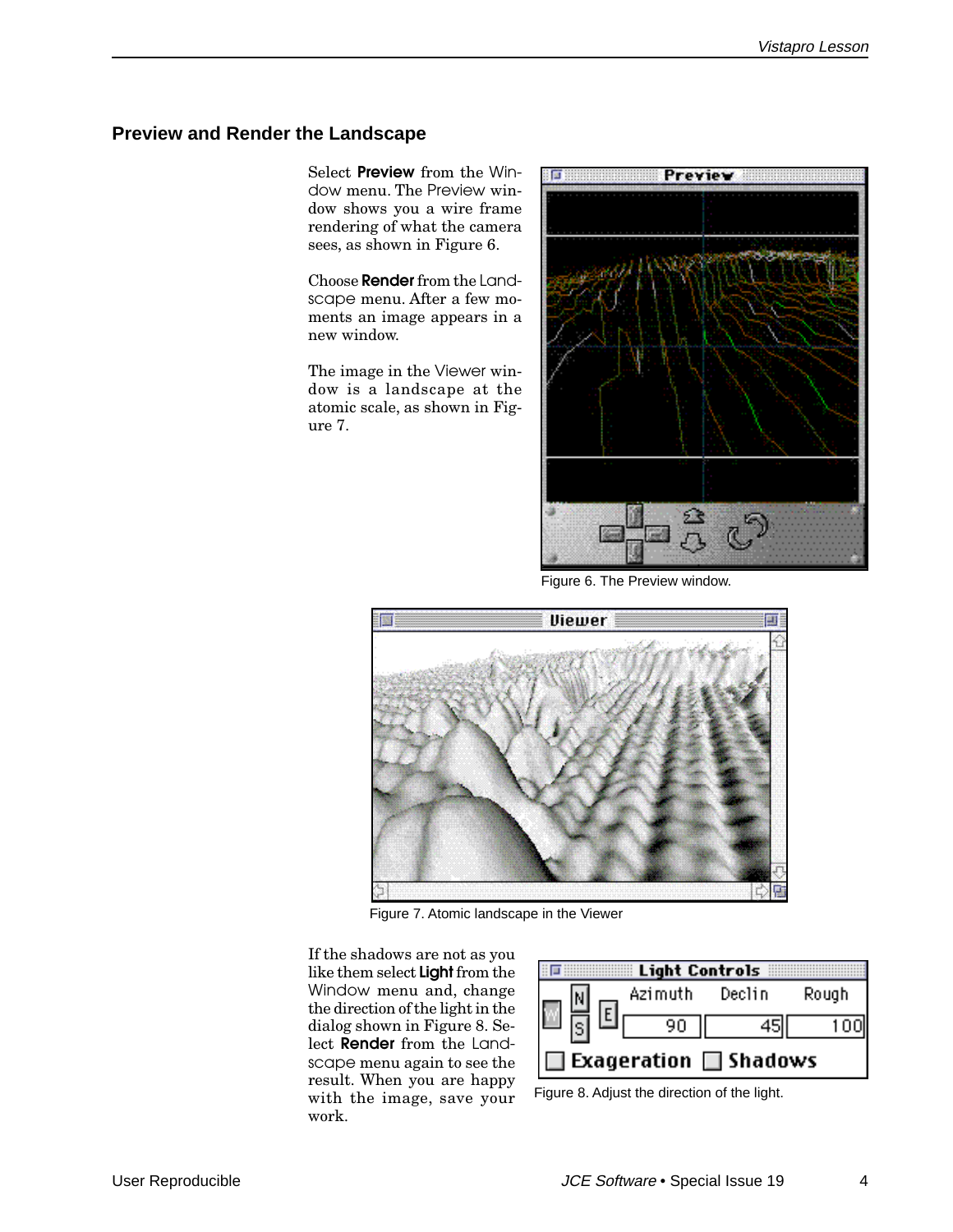#### **Make a Flight Plan**

Open MakePath Flight Director. Open the DEM file that you were working with in Vistapro by selecting **Open DEM...** from the File menu and navigating to your working file.

In the Makepath Characteristics window shown in Figure 9, select the vehicle of your choice from the pop-up menu. Also, make the following selections:

- Set Path Mode to **Speed**
- Set Speed to **1000**.

Click on the Pen button in the tool palette, shown in Figure 10. Click several points on the surface to create a path. Double-click to end the path.

|                                                             | Makepath Characteristics ::::: |
|-------------------------------------------------------------|--------------------------------|
| <b>Vehicle Characteristics:</b>                             |                                |
| Preset Vehicles:  <br>– Jet                                 |                                |
| -180<br>⊠ Bank                                              | 180<br>20                      |
| $\blacksquare$ Acceleration $^{\circ}$ $\leftrightharpoons$ | 50                             |
| $-180$<br>Pitch                                             | 180                            |
| ◉ Fly                                                       | ⊙ Drive                        |
| <b>Path Characteristics:</b>                                |                                |
| Path Mode:   Speed                                          | $\Box$ Loop                    |
| <b>Frames:</b><br> 200                                      | Height: 70                     |
| 1000<br>Speed:                                              | Min: I<br>16                   |
|                                                             | Smooth:<br>15                  |

Click the MakePath button, see Figure 10, to generate a fight path as shown in Figure 11.

Click the **Preview** button, see Figure 10, to see a wire frame preview of your flight path. The preview will repeat (loop) until you stop it by pressing **Command-.** (Command key and period pressed simultaneously) on your keyboard.

Select **Save Script** from the File menu. Enter a name and location for your script. Quit MakePath Flight Director.





Figure 11. A flight path (red line) is generated when you click the MakePath button.

Figure 9. The Makepath Characteristics window.